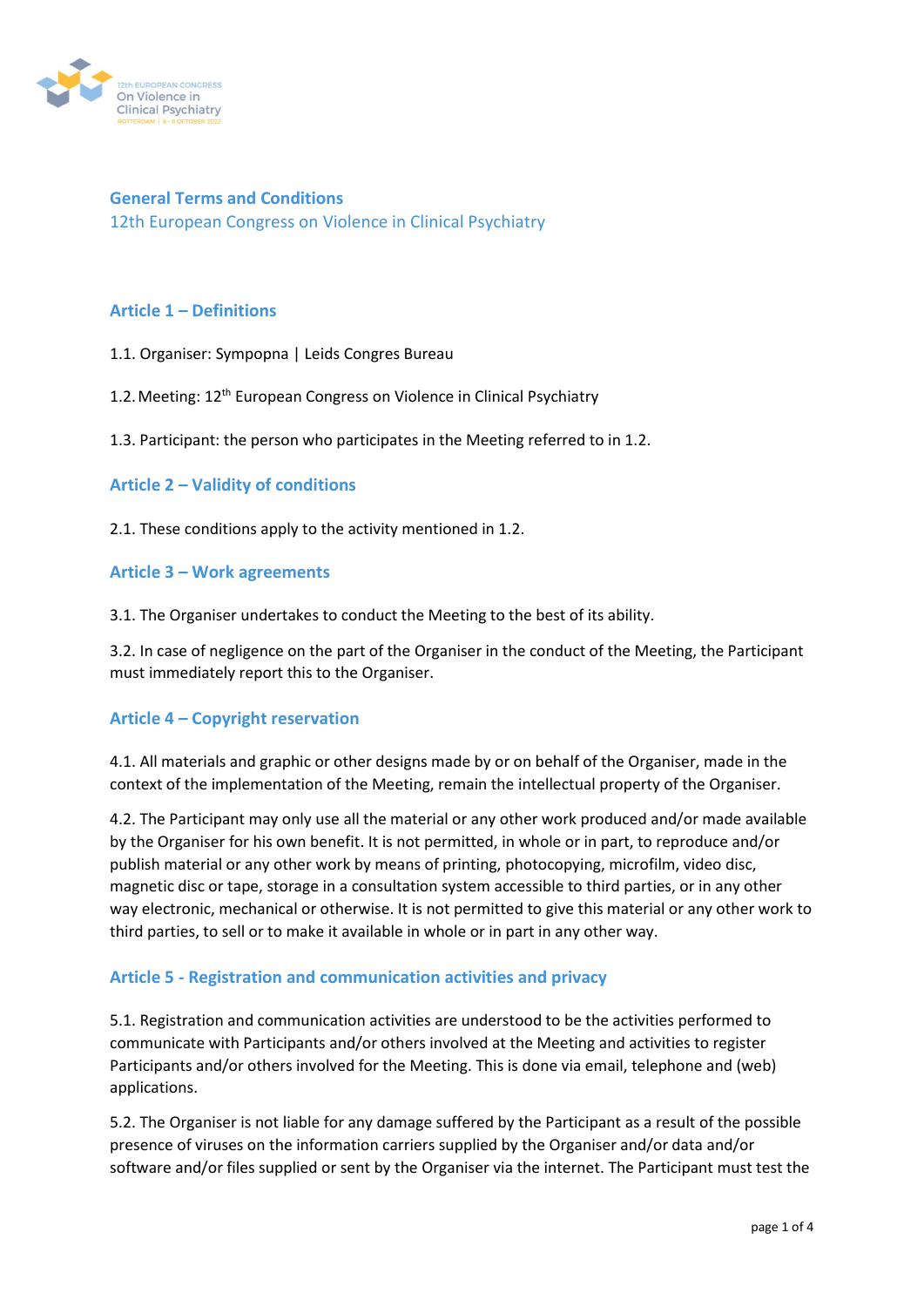

supplied or sent information carriers and/or data and/or software for the presence of viruses. The Organiser undertakes to do everything in its power to prevent the presence of viruses on this site, by means of the use of up-to-date virus scanners.

5.3. The Organiser handles Participant data with care and guarantees to comply with the requirements of the applicable laws and regulations regarding the processing of personal data. The Organiser processes personal data for the purpose of conducting and preparing the Meeting. For more information about the processing of personal data, see the privacy statement.

5.4. The Organiser undertakes to observe confidentiality when dealing with data that may cause damage to the Participant if third parties become aware of that data, on pain of payment of the damage, including costs incurred.

## **Article 6 – Liability**

6.1. The Organiser is only liable for damage suffered by the Participant as a result of the noncompliance, late or improper performance of the Meeting in the event of intent or gross negligence on the part of the Organiser.

6.2. The Organiser is not liable towards the Participant for damage caused by third parties involved in the implementation, unless this damage is caused by intent or gross negligence on the part of the Organiser.

6.3. The liability of the Organiser, of the employees of the Organiser and of the persons for whom the Organiser is responsible/liable, for (consequential) damage attributable to the Organiser under Article 6.1, is in all cases limited to a maximum of the invoice value from which the liability arises.

6.4. The Participant is expected to follow the safety instructions and standards. If this observance is refused, the Participant will be fully liable. The Participant will indemnify the Organiser against claims from third parties on this account.

6.5. The Organiser is not liable for damage incurred while attending the Meeting.

### **Article 7 – Payment**

7.1. The invoices for the registration will be sent by email within one week after registration.

7.2. The total amount owed by the Participant must be paid no later than the 15th day after the invoice date.

7.3. If the payment of the invoice is not received by the Organiser no later than the 15th day after the invoice date, the Participant is in default without further notice of default and owes the statutory interest.

7.4. If the Organiser has to issue a last/repeated reminder in the event of late payment, the Participant will owe an additional € 50.00 excl. VAT in administrative costs.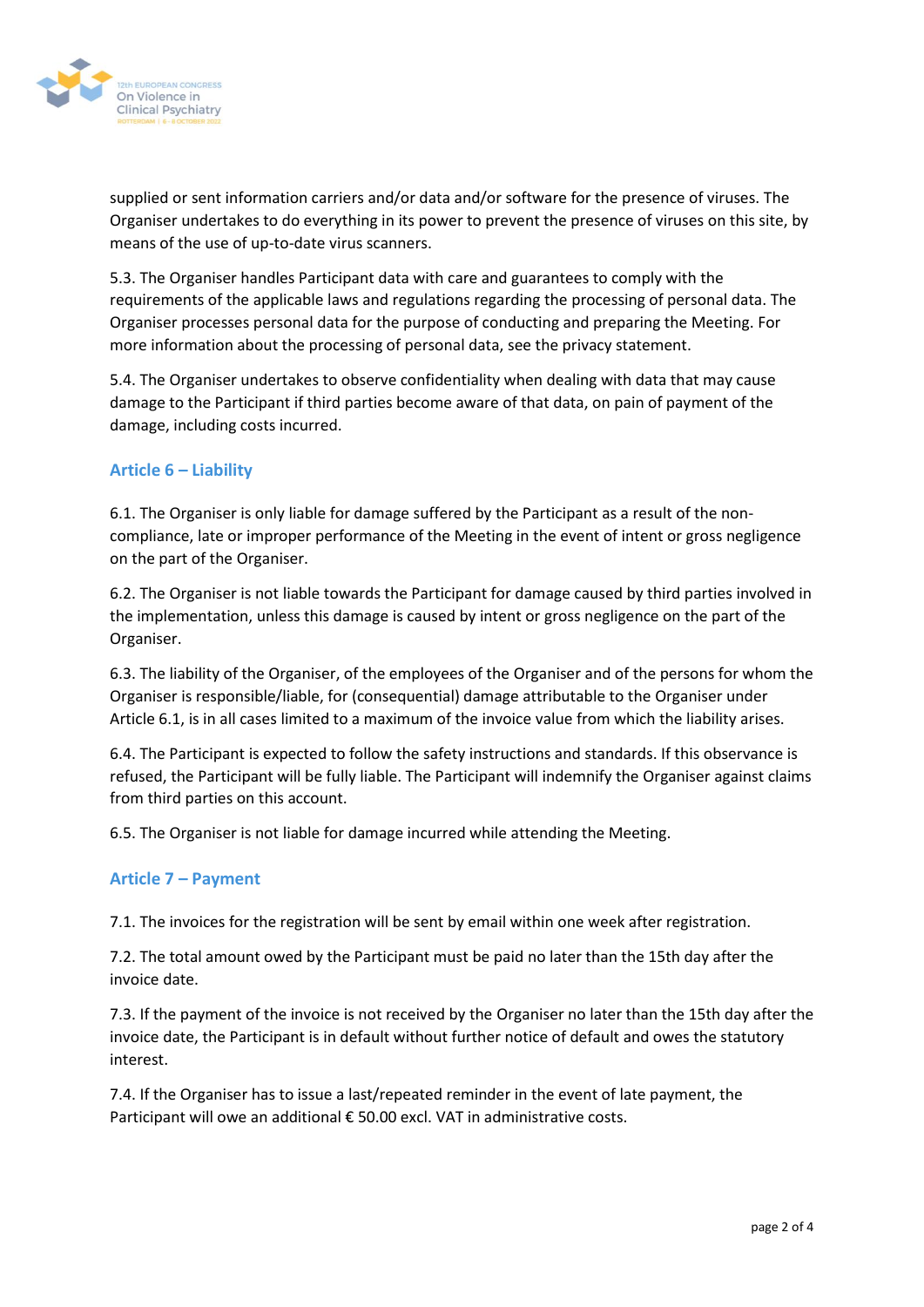

7.5. If the Participant does not pay the amount after a last reminder, the Participant will owe 100% collection costs of the outstanding amount, without prejudice to the Organiser's authority to collect the claim through judicial means.

## **Article 8 – Cancellation**

8.1. Cancellation of participation in the Meeting can only be done by email to [info@ecvcp.eu.](mailto:info@ecvcp.eu)

8.2. The following will be charged in case of cancellation:

| Until 5 May 2022:    | Bank and credit card charges and $\epsilon$ 50 administrative fees |
|----------------------|--------------------------------------------------------------------|
| Until 5 August 2022: | 50% of total registration                                          |
| From 6 August 2022:  | No refund                                                          |

In the event of a no-show, the payment obligation remains. In the event of payment on account, the claim will remain unchanged in the event of cancellation.

8.3. If the Participant is unable to attend, a substitute, if not already registered for the relevant Meeting, is welcome at the Meeting. This does not entail any additional costs. The Participant notifies the replacement by email, in which the following information is included: the full name, email address, position, name of the organization and telephone number of the replacement.

8.4. An administration fee of € 50.00 excl. VAT will be charged if a change in your registration results in an adjustment of the invoice.

8.5. In the event of insufficient registrations for the Meeting, the Organiser has the right to cancel the Meeting without being obliged to pay refund, compensation or costs.

8.6 In the event the Meeting cannot be physically held due to force majeur, the Organiser has the right to either cancel the Meeting or change the Meeting into an online conference without being obliged to pay refund, compensation or costs.

# **Article 9 – Complaints**

9.1. Complaints by the Participant with regard to the quality of the activities by the Organiser can only be made in writing, no later than 14 days after the end of the Meeting organized by the Organiser on behalf of the Organiser as stated in Article 1.2.

9.2. Complaints do not suspend the Participant's payment obligations.

### **Article 10 – Force majeure**

10.1. Force majeure is understood to mean any circumstance that is independent of the will of the Organiser, which permanently or temporarily prevents the Organiser from preparing and conducting the Meeting, regardless of whether they were foreseeable at the time of the agreement or not, and insofar as this has not already including war, threat of war, civil war, pandemic, riot, strike, worker